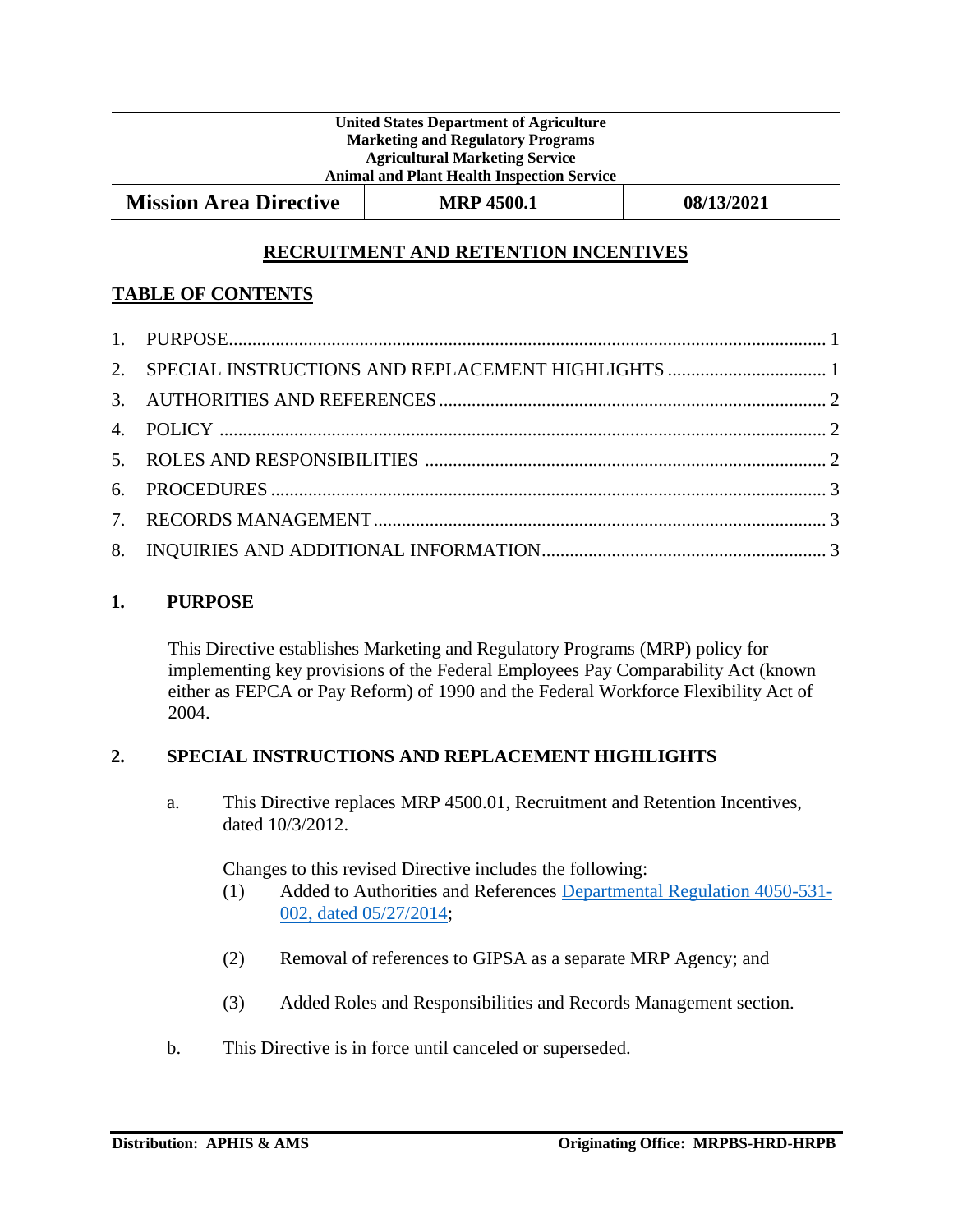# <span id="page-1-0"></span>**3. AUTHORITIES AND REFERENCES**

This Directive must be applied in conjunction with:

- a. Pay Reform Act, Public [Law \(PL\) 101-509,](https://www.gpo.gov/fdsys/pkg/STATUTE-104/pdf/STATUTE-104-Pg1389.pdf) dated 11/5/90.
- b. Title 5, United States Code, Parts [5377,](https://www.govinfo.gov/content/pkg/USCODE-2009-title5/html/USCODE-2009-title5-partIII-subpartD-chap53-subchapVII-sec5377.htm) [5391](https://www.govinfo.gov/content/pkg/USCODE-2019-title5/html/USCODE-2019-title5-partIII-subpartD-chap53-subchapIX-sec5391.htm) and [6303.](https://www.govinfo.gov/content/pkg/USCODE-2019-title5/html/USCODE-2019-title5-partIII-subpartE-chap63-subchapI-sec6303.htm)
- c. Title 5, Code of Federal Regulations, Parts [530,](https://www.ecfr.gov/cgi-bin/text-idx?SID=af18580d13bc981ffcb1150c867304fa&mc=true&node=pt5.1.530&rgn=div5) [531,](https://www.ecfr.gov/cgi-bin/text-idx?SID=af18580d13bc981ffcb1150c867304fa&mc=true&node=pt5.1.531&rgn=div5) [550,](https://www.ecfr.gov/cgi-bin/text-idx?SID=af18580d13bc981ffcb1150c867304fa&mc=true&node=pt5.1.550&rgn=div5) [553,](https://www.ecfr.gov/cgi-bin/text-idx?SID=af18580d13bc981ffcb1150c867304fa&mc=true&node=pt5.1.553&rgn=div5) [572,](https://www.ecfr.gov/cgi-bin/text-idx?SID=af18580d13bc981ffcb1150c867304fa&mc=true&node=pt5.1.572&rgn=div5) [575,](https://www.ecfr.gov/cgi-bin/text-idx?SID=af18580d13bc981ffcb1150c867304fa&mc=true&node=pt5.1.575&rgn=div5) and [630.](https://www.ecfr.gov/cgi-bin/text-idx?SID=af18580d13bc981ffcb1150c867304fa&mc=true&node=pt5.1.630&rgn=div5)
- d. Section 202(a) of the Federal [Workforce](https://www.gpo.gov/fdsys/pkg/PLAW-108publ411/html/PLAW-108publ411.htm) Flexibility Act of 2004 (PL 108-411, dated [10/30/04\).](https://www.gpo.gov/fdsys/pkg/PLAW-108publ411/html/PLAW-108publ411.htm)
- e. Federal Register (FR), Volume [70, Number 82, dated 04/29/05.](https://www.gpo.gov/fdsys/pkg/FR-2005-04-29/pdf/05-8574.pdf)
- f. FR, [Volume 71, Number](https://www.gpo.gov/fdsys/pkg/FR-2006-09-18/pdf/06-7722.pdf) 180, dated 09/18/06.
- g. Departmental [Manual \(DR\) 4050-575-001,](https://www.ocio.usda.gov/sites/default/files/docs/2012/DM4050-575-001%5B1%5D_0.pdf) Pay Administration Recruitment, Relocation and Retention Incentives, [dated 06/21/10.](https://www.ocio.usda.gov/sites/default/files/docs/2012/DM4050-575-001%5B1%5D_0.pdf)
- h. [DR 4050-531-002, Pay Administration –](https://www.ocio.usda.gov/sites/default/files/docs/2012/DR%204050-531-002%20Superior%20Qualification_0.pdf) Superior Qualifications and Special [Needs Pay Setting Authority, dated 05/27/14.](https://www.ocio.usda.gov/sites/default/files/docs/2012/DR%204050-531-002%20Superior%20Qualification_0.pdf)

# <span id="page-1-1"></span>**4. POLICY**

- a. It is MRP policy to provide managers and supervisors with the necessary Human Resource incentive tools to improve their ability to recruit and retain a quality workforce.
- b. Before this policy can be implemented for employees in recognized bargaining units, Agencies must discharge their bargaining obligations.

## <span id="page-1-2"></span>**5. ROLES AND RESPONSIBILITIES**

The effective implementation of the policy and procedures as established by this Directive requires the responsibilities of the following individuals and/or groups:

- a. Managers and supervisors will ensure the judicious and equitable use of these authorities as outlined in the [MRP Human Resources Desk Guide.](https://www.aphis.usda.gov/aphis/ourfocus/business-services/forms_publications/hr_desk_guide/hrdg_4500/4500_sec_a#spo)
- b. The Servicing Personnel Office will:
	- (1) Implement the Pay Reform provisions.
	- (2) Provide advice and guidance on the appropriate use of these provisions.
	- (3) Activate the various payments by forwarding necessary documentation to the National Finance Center.